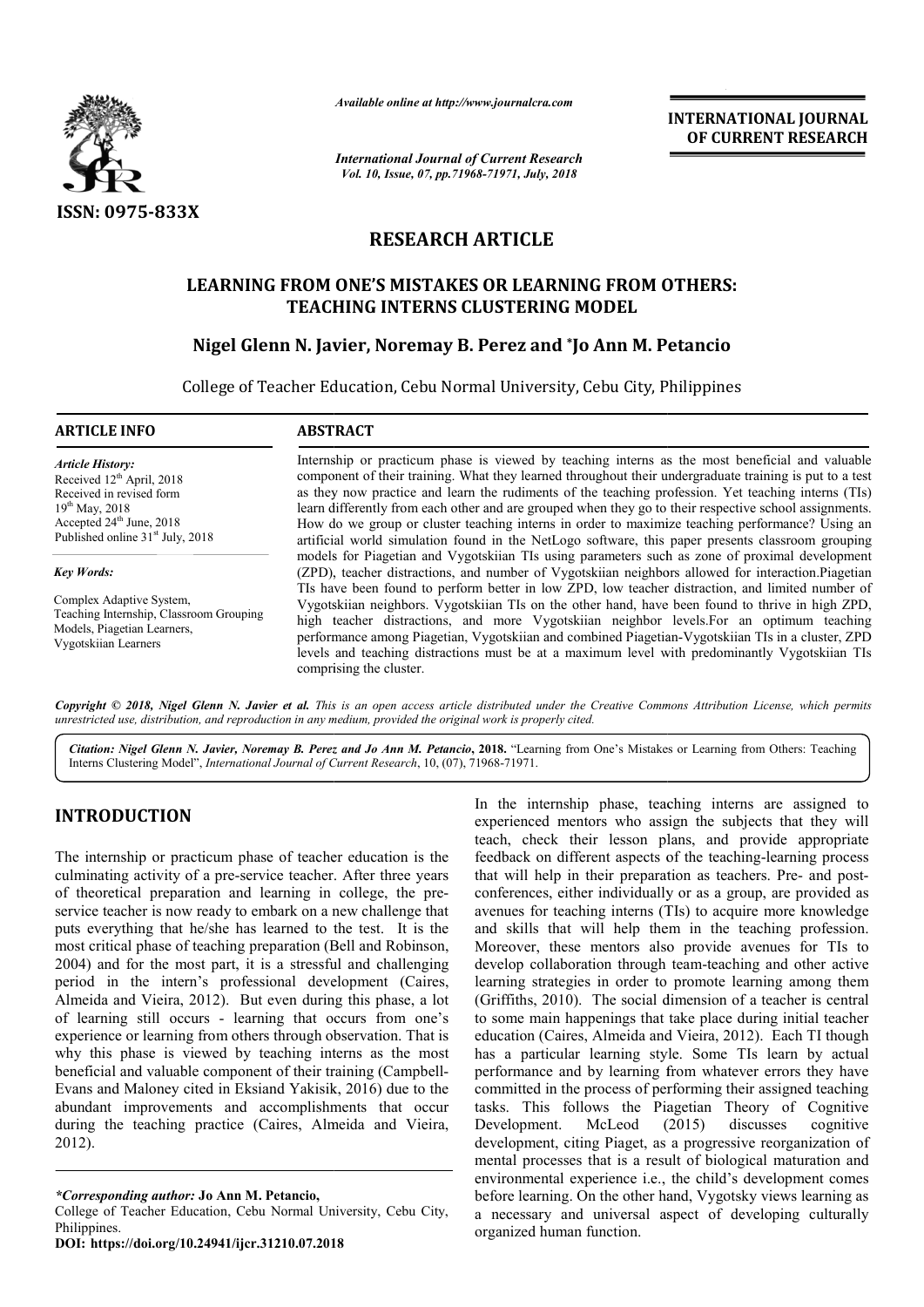Moreover, he views social learning to come before development. He also emphasizes internalization as a process whereby a learner first encounters an experience in social setting then internalizes such experience so that it is integrated into the learner's mental functioning (Doolittle, 1997). Vygotsky puts forward the Zone of Proximal Development (ZPD) as an area where the most sensitive instruction or guidance should be given in order for learning to occur. Further, ZPD is viewed as the "difference between individual and cooperative performance" (Loyd and Fernyhough, 1990). These two theories of learning have quite an impact on the way TIs learn. For some, learning occurs by examining their own experience (Piagetian) while others learn by examining other learners' experiences in relation to their ZPD (Vygotskiian). Still others use a combination of the two. With the interplay of these two theories and collaborative work in TIs, how does the composition of Piagetian and Vygotskiian teaching interns in the classroom influence the improvement of their teaching performance? Under which classroom setting will Piagetian TIs perform better? Similarly, under which classroom setting will Vygotskiian TIs perform better? Using the Complex Adaptive System framework, this paper seeks to provide answers to the questions posed and a model by which clustering or grouping of teaching interns can be made in order to maximize teaching performance.

**Conceptual Framework:** This study is anchored on the theory of Cognitive Development by Jean Piaget and Social Constructivism by Lev Vygotsky. Piaget was mainly concerned with individual development but he recognized that children's conversations among themselves had a part in cognitive development (Tudge and Rogoff, 1990). In Piaget's theory, a child is born with a very basic mental structure, genetically inherited and evolved, on which all subsequent learning and knowledge are based. In the case of teaching interns (TIs), this mental structure is further developed as they go through all the required courses prior to internship. Moreover, revolutionary changes can take place through the internship phase as it has been found out that significant cognitive development do carry on even well beyond the formal operational stage(Labouvie-Vief, 1980).

Vygotsky's theory, on the other hand, was based on the idea that to understand a child's individual development, his or her social environment must be taken into consideration (Tudge and Rogoff, 1990). It also explains how a learner first develops lower mental functions then through meaningful social interactions with more educated and experienced others are then able to acquire advanced mental functions. Also, Vygotsky's dynamic construct called the zone of proximal development (ZPD) addresses human learning whereby early on, a learner will greatly need assistance in achieving a task but with practice and experience will later on be able to undertake the task autonomously (Doolittle, 1997). True to teaching interns, their meaningful associations and interactions with their fellow mentees and more knowledgeable mentors will help them to undertake duties and responsibilities independently in the course of their internship phase. Shown in Figure 1 is the relationship of Piagetian, Vygotskiian and combined Piagetian-Vygotskiian learners in a classroom setting in the teaching internship phase. A teaching intern, while in the internship stage, is able to learn by using either Piagetian or Vygotskiian principles, or both. Interns who learn from their own experience as they teach demonstrate Piaget's cognitive development.



**Figure 1. Conceptual Framework of Piagetian, Vygotskiian, and its Combination during Internship**

Interns who learn by examining other interns' experiences display Vygotsky's social constructivism. While both theories of learning are utilized, some interns during the internship stage may also exhibit a combination of both.

**Research Design and Methods:** The study utilized one of the simulation models of NetLogo, a popular software for Artificial World Creation. Such simulation model is used in the analysis of a complex adaptive system. The specific model employed in this study is Piaget-Vygotsky Game. This modelbased thought experiment was designed to create a single environment in which both "Piagetian" and "Vygotskiian" learning are simulated. This is a psychology model in which agents "learn" through playing a game either as individuals, social interactors, or both. In this game, players stand behind a line in a row and each throws a marble, trying to land it as close as possible to a target line some "yards" away. They each roll a marble at a target line. Then, they adjust the force of their roll in case they undershoot or overshoot the line, and, on a subsequent trial, improve on their first trial. Three (3) learning models were simulated: Piagetian, Vygotskiian, and Piagetian-Vygotskiian. Piagetian refers to players who learn from their own previous attempts. Vygotskiian are players who learn by observing other players, not from their own performance. Piagetian-Vygotskiian are players who learn both from their own and from others experiences. Each player is associated with a teaching intern who can be Piagetian, Vygotskiian, or Piagetian-Vygotskiian. The other assumptions include the following shown in Table 1.

Table 1: Parameters and Values Used in Determining Agent Behavior

| <b>Original Parameter</b> | <b>Parameter as Used in the Study</b> | <b>Values Used</b> | <b>Remarks</b>     |
|---------------------------|---------------------------------------|--------------------|--------------------|
| Number of Players         | <b>Number of Teaching Interns</b>     | 20                 | Constant           |
| Attempts-per-Run          | <b>Times of Teaching</b>              | 15                 | <b>Constant</b>    |
| <b>Strategy</b>           | <b>Learning Mode</b>                  | Piagetian.         |                    |
|                           |                                       | Vygotskian,        |                    |
|                           |                                       | $P - V$            |                    |
| ZPD                       | <b>ZPD</b>                            | 0, 30, 60          | $Low = 0$          |
|                           |                                       |                    | $Middie = 30$      |
|                           |                                       |                    | $High = 60$        |
| Move-Error                | <b>Level of Teaching Distraction</b>  | 0, 15, 30          | $Low = 0$          |
|                           |                                       |                    | $Middle = 15$      |
|                           |                                       |                    | $High = 30$        |
| Number of                 | Number of Vygotskian Neighbors        | 2.10.18            | $Low = 2$          |
| Vygotskian                |                                       |                    | $Middle = 10$      |
| Neighbors                 |                                       |                    | $\text{High} = 18$ |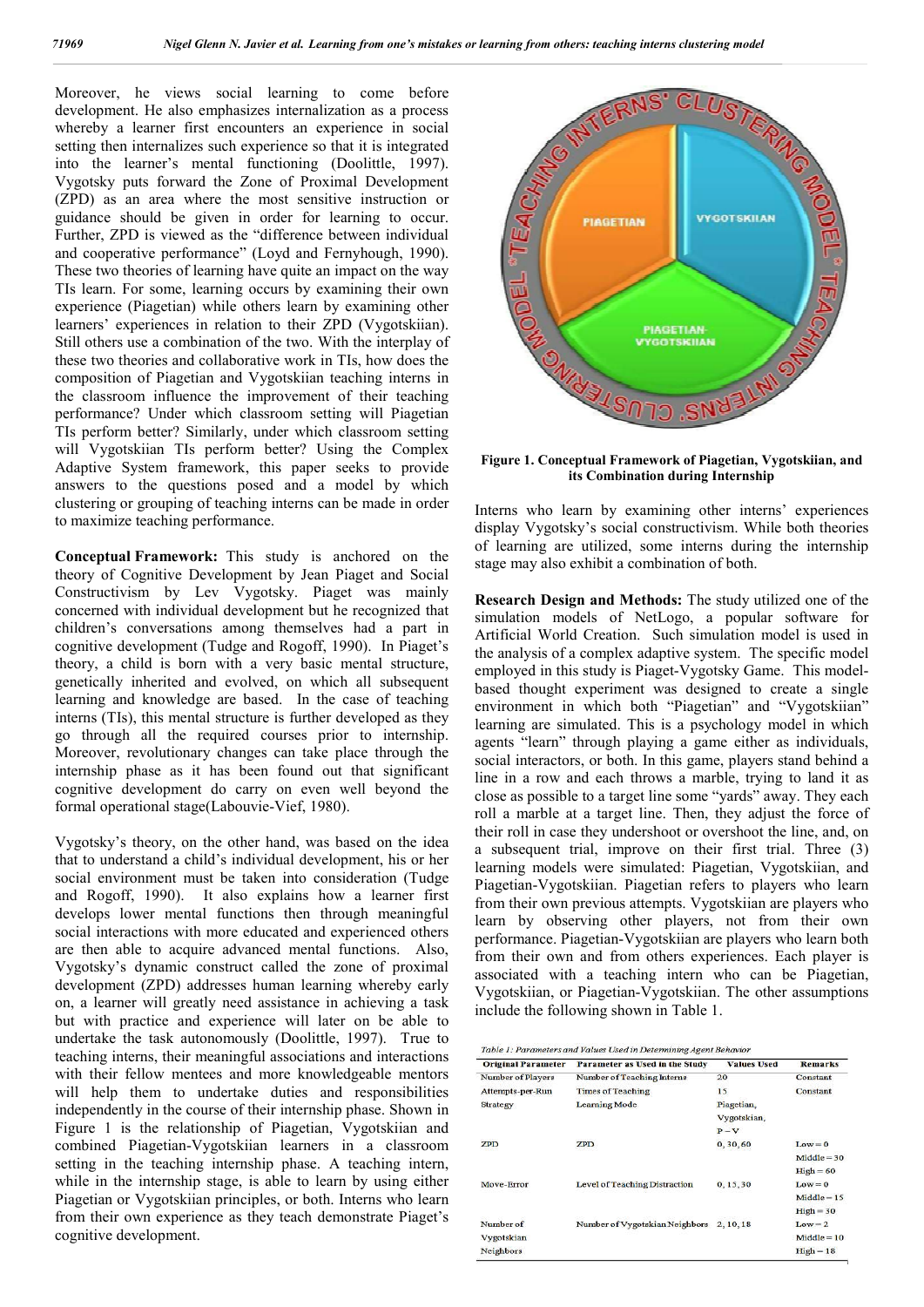#### **RESULTS AND DISCUSSION**

The researchers assumed that 15 ticks of the program correspond to the minimum number of teaching demonstrations in one semester of teaching internship. A cluster is set to be comprised of twenty (20) teaching interns who take turns in teaching in the same classroom environment. Different combinations of the settings of the parameters, namely ZPD, level of teaching distractions and number of Vygotskiian neighbors, are explored to determine which learning mode works better. It has been observed though that the combined "Piagetian-Vygotskiian" strategy tends to be the best one as the software stipulated.



**Figure 2. Teaching Performance based on Learning Mode at Low Parameter Levels**

**Two (2) Vygotskiian Neighbors in Teaching Interns' Cluster:** Shown in Figure 2 are the graphs depicting the average distance from target for Piagetian, Vygotskiian and Piagetian-Vygotskiian players. The horizontal straight lines show that at ZPD=0, Level of Teaching Distraction=0 and Number of Vygotskiian neighbors=2, the average distance from target is constant or remains the same. Similarly for teaching interns who learn in these modes - Piagetian, Vygotskiian and Piagetian-Vygotskiian Vygotskiian - their teaching performance stay the same or they perform at the same level as in their first attempt. As to distance from the target is concerned, the Piagetian players are closest to the target, followed by the Vygotskiian then the Piagetian-Vygotskiian. This is one scenario where the Piagetian-Vygotskiian TI's have the lowest level of teaching performance. With a ZPD=0, there is no difference with what the learner can do with and without help. Hence, the Piagetian learners, who learn on their own, are able to achieve the highest level of teaching performance though there is no change in such performance in the subsequent attempts.

The Vygotskiian learners meanwhile rank second to the highest and the last are the Piagetian-Vygotskiian learners. Absence of teaching distraction would mean that their teaching is able to go on efficiently. Hence, there is no need for the teaching interns to change or improve their methods and strategies. According to Vygotsky, internalization involves the learner's active processing of an experience, modifying it based on past experiences and integrating such to change the old way of thinking (Doolittle, 1997). A smooth sailing teaching experience does not call for such kind of processing to take place causing no change in the performance as evident in the graph of a horizontal line.

on the Piagetian learners who learn on their own. These two Vygotskiian learners though learn from the Piagetian and Piagetian-Vygotskiian learners around them who apparently are performing better and worse than them respectively. Thus, they end up performing quite right in the middle. e presence of only two Vygotskiian neighbors has no impact the Piagetian learners who learn on their own. These two gotskiian learners though learn from the Piagetian and getian-Vygotskiian learners around them who apparen



**Figure 3. Teaching Performance based on Learning Mode at Figure 3. LevelsMiddle Parameter Levels**

**UNICOUSSE (The transition of the three interests in the presence of only the presence of only two Vygotskiian icinens is only to the presence of only two Vygotskiis has no impact the presence of only two Vygotskiis has n Ten (10) Vygotskiian Neighbors in Teaching Interns' Cluster:** Figure 3 shows the graphs when  $ZPD = 30$ , Level of Teaching Distraction  $= 15$ , and Number of Vygotskiian Neighbors = 10. These parameters are halfway the maximum allowable settings. In such set up and as the software have indicated, the Piagetian-Vygotskiian mode tends to be the best one. At the fifteenth attempt, distance from target is close to 0. Likewise, P-V teaching interns in these parameter values end up with the best teaching performances as they learn both from themselves and from others. The figure reveals that at the f few attempts, the Piagetian learners perform better than the Vygotskiian. However, in the long run, the Vygotskiian learners perform better but a closer level of performance for Piagetian and Vygotskiian learners at the fifteenth attempt can be noted in the figure. With ten Vygotskiian learners in this set up and the ten others being Piagetian and P-V learners, the Vygotskiian interns learn not just from their fellow<br>Vygotskiian learners but also from the others. With the P-V Vygotskiian learners but also from the others. With the P learners performing best, the Vygotskiian learners are also able learners performing best, the Vygotskiian learners are also abl<br>to learn from the methods and strategies that they are utilizing. Distraction = 15, and Number of Vygotskiian = 10. These parameters are halfway the maximum settings. In such set up and as the software have the Piagetian-Vygotskiian mode tends to be the best one. At the fifteenth attempt, distance from target is close to 0.<br>Likewise, P-V teaching interns in these parameter values end<br>up with the best teaching performances as they learn both from<br>themselves and from others. The attempts, the Piagetian learners perform better than the otskiian. However, in the long run, the Vygotskiian ers perform better but a closer level of performance for estian and Vygotskiian learners at the fifteenth attempt 7, pp.71968-71971, *Jub*, 2018<br>
sience of only two Vygotskiian neighbors has no improved the conduct on the transmission learners lowed learners also the learners also improved them who apparent in the mixprovision learner

A ZPD of 30 refers to the difference between what the learners can do with and without help. Vygotskiian learners then in this set up and proving true to their nature, learn best with the help of and by observing others. Such kind of teaching interns learn through interactions with others as they internalize their experiences and eventually utilize them to guide and direct their own behavior (Doolittle, 1997). A level of teaching distraction of 15 also goes to show that such distraction is an opportunity for Piagetian learners to learn and as they learn on their own, they improve their methods and strategies in teaching. Hence, the figure shows that performance is improving in the subsequent attempts. And the Vygotskiian learners who learn from the Piagetian and fellow Vygotskiian learners also improve in their teaching performance in the long run as Vygotsky believes that the objective of cognitive development is change in the individual learner (Doolittle, 1997). A ZPD of 30 refers to the difference between what the learners can do with and without help. Vygotskiian learners then in this set up and proving true to their nature, learn best with the help of and by observing others. S